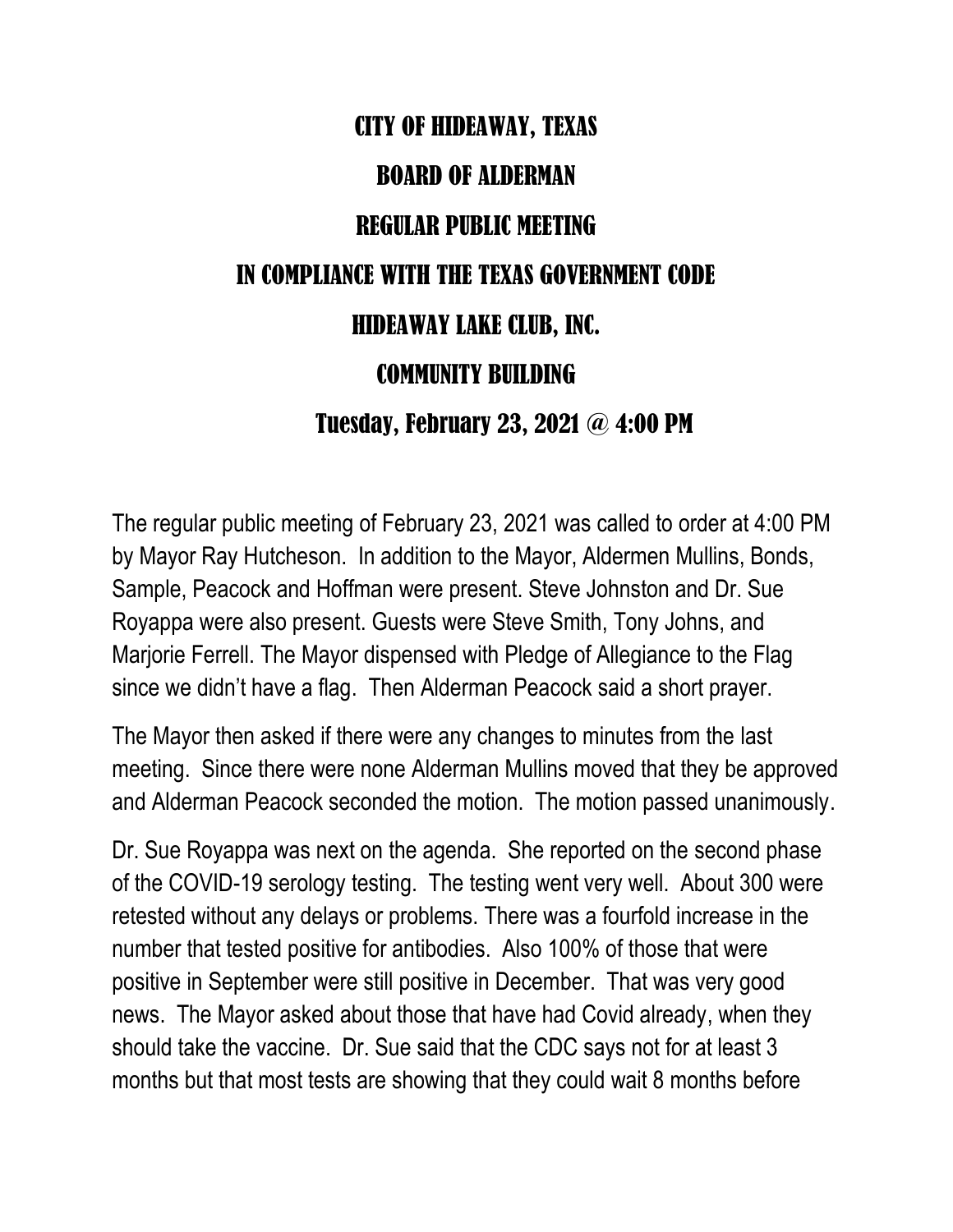considering it. She also reported that all the number of cases and the number of hospital admissions are down drastically since January.

Next on the agenda was the financial report. Everyone had a copy of that report. There were no questions. Alderman Sample moved that the financial report be approved and Alderman Peacock seconded it. The motion passed unanimously.

Steve Johnston, the Coordinator for Emergency Management, was next on the agenda. He reported that the problems experienced last week with the weather issues was a once in a 40 year occurrence. Everyone sheltered in place like they were supposed to do. The water and electrical issues were outside of our control. He is starting to prepare a plan on what should be done during the initial hours of any emergency. There is an Emergency Preparedness Handbook that Alderman Bonds thinks should be updated and meetings restarted. Alderman Mullins asked that the Mayor, Steve Johnston, and Steve Smith get together soon to start a conversation on a group effort between the City and the Board to look at and update the Emergency Preparedness Handbook. Alderman Sample asked that the Mayor and Steve Johnston have a conference call with Oncor<del>Uncor</del> soon to let them know of the difficulties our city residents had with their website and other issues with communication.

Next on the agenda was a report from the WW Task Force by Alderman Peacock. He went over all the details involved in the City becoming an Authorized Agent under the TCEQ. Alderman Bonds and Peacock said they were not in favor of us becoming an Authorized Agent. But the City needs to do something about dealing with the septic systems or installing a sewer systems. The septic systems in Hideaway are old and not being serviced properly. Alderman Peacock is in favor of having a city meeting to get input from the residents as to what they want the City Council to become. He feels that the City Council needs to become more active in decisions that Hideaway faces now